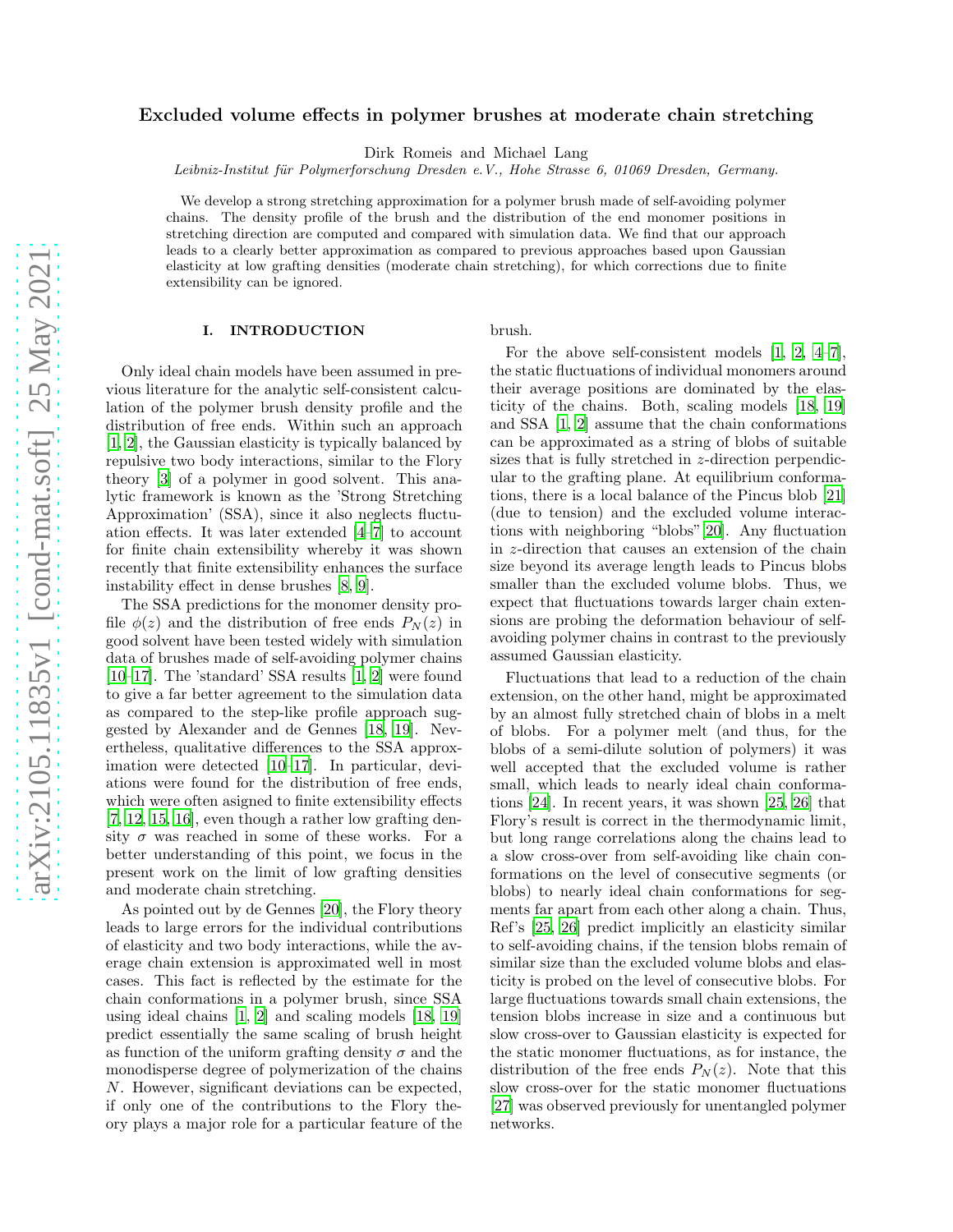In the present work, we want to demonstrate that previously observed deviations to the classical SSA approximation extend to very low grafting densities, for which finite extensibility cannot be used as an explanation. We show that the differences between data and theory arise from the approximations used in previous self-consistent calculations. We elaborate this point in the framework of a strong stretching approximation [\[6](#page-6-11)] that is extended to incorporate both, the elasticity of self-avoiding chains and the scaling expression for the osmotic pressure (Section [II\)](#page-1-0). The theory is written in general form, such that good solvent or Θ-solutions are derived simultaneously. The obtained results are presented in comparison to previous works in section [III.](#page-3-0) Furthermore, in section [IV,](#page-4-0) we put the new predictions to a test with simulation data on polymer brushes at very low grafting densities such that effects of finite extensibility can be ignored. In section [V,](#page-5-0) we discuss the scaling of the distribution of free ends and show that simulation data is in agreement with our model but not with the classical SSA. Finally, we discuss our results in section [VI.](#page-6-12)

# <span id="page-1-0"></span>II. THE STRONG STRETCHING APPROXIMATION FOR A SELF-AVOIDING **CHAIN**

To simplify notation, we normalize all length units by the length of a Kuhn segment of the chains such that all lengths become dimensionless. Similarily, we make the energy scale dimensionless by putting  $k_BT = 1$ , with the Boltzman constant  $k_B$  and the temperature  $T$ . Furthermore, we drop all coefficients of order unity, if these do not arise from our computations. Below we consider only the model case of a monodisperse layer of chains with degree of polymerization  $N$  that are grafted at a constant grafting density  $\sigma$ .

Let us first discuss the limits and simplifications of the strong stretching approximation. Due to the assumption that the degree of polymerization tends to infinity,  $N \to \infty$ , corrections and fluctuations (which are of order  $\approx N^{1/2}$ ) are fully neglected [\[28\]](#page-7-7). Hence, the fluctuating tail at the brush surface as observed in simulations and numerical calculations is missing [\[29\]](#page-7-8). Also, the depletion effect within the first blob next to the grafting surface is ignored. With increasing  $N$ , the agreement to SSA is enhanced, as these effects become unimportant.

To apply a SSA, the grafting density  $\sigma$  must be large enough to ensure sufficient overlapping of neighbouring chains. Hence,  $\sigma \gg \sigma^*$ , with  $\sigma^* = 1/(\pi R_{g0}^2)$ the overlap density and  $R_{g0}$  denoting the radius of gyration of an isolated chain at same solvent conditions. In Ref. [\[17\]](#page-6-6), this lower bound is estimated

as  $\sigma \geq 8/(\pi R_{g0}^2)$ . Since the 'standard' SSA [\[1,](#page-6-0) [2](#page-6-1)] neglects finite extensibility of the chains,  $\sigma$  must be bound from above to ensure that the chains are not 'overstretched'. This upper bound was roughly estimated as  $\sigma \lesssim 0.2$  [\[5,](#page-6-13) [6\]](#page-6-11). In the present work, we also want to neglect finite extensibility effects and conclude for the limits of our approximation:

<span id="page-1-4"></span>
$$
\frac{8}{\pi R_{g0}^2} \le \sigma \lesssim 0.2\tag{1}
$$

The starting point for our approach is a model equation for the chain deformation. In the limit of weak or moderate chain stretching, all ideal chain models show a linear elongation-force relation

<span id="page-1-1"></span>
$$
\frac{r}{N} \propto e(f) \propto f,\tag{2}
$$

where  $r/N$  denotes the relative elongation with respect to the contour length (chain length  $N$ ) and the applied force  $f$ . Let us write the elongation-force relation for a self-avoiding chain in general form [\[21](#page-7-2)]

<span id="page-1-2"></span>
$$
e(f) \propto f^{\frac{1-\nu}{\nu}},\tag{3}
$$

such that it describes simultaneously a self-avoiding polymer with Flory exponent  $\nu \approx 0.588 \approx 3/5$  [\[22](#page-7-9)] in good solvents and an ideal chain or a self-avoiding polymer in  $\Theta$ -solvents with  $\nu = 1/2$ . As discussed in the introduction, we assume that the elasticity of a chain in a brush at good solvent conditions is well described by an exponent of  $\nu \approx 0.588$  in constrast to previous works. Note that the same elongation-force relation was used to describe polyelectrolyte brushes [\[23\]](#page-7-10), for which the Pincus blob is smaller than the concentration blob due to the osmotic pressure of the counterions. In the following, we only consider the direction perpendicular to the grafting surface (in zdirection) and assume that the brush is homogeneous in lateral xy-directions.

In the SSA, it is considered that the elongationforce relation of Equation [\(2\)](#page-1-1), resp. Equation [\(3\)](#page-1-2), is 'locally' valid [\[6](#page-6-11)]. Let us introduce  $s := i/N$  to denote the normalized chain contour, where i represents the i-th segment and discuss the elongation-force relation  $e(f)$  under a locally applied force. In this view, the inverse of  $e(f)$  gives the amount of 'segments' ds being localized in the element  $dz$  at position  $z$ .

Let us choose the boundary conditions such that the first segment is pinned at  $z(s = 0) = 0$  and the last segment is elongated to position  $z(s = 1) = z_e$ . Then, we can write for the countour integral

<span id="page-1-3"></span>
$$
\int_0^1 ds = \int_0^{z_e} \frac{ds}{dz} dz = \int_0^{z_e} \frac{dz}{e(f)N} = 1.
$$
 (4)

In the following, we describe the chains as a nonharmonic spring in a non-uniform stretching field.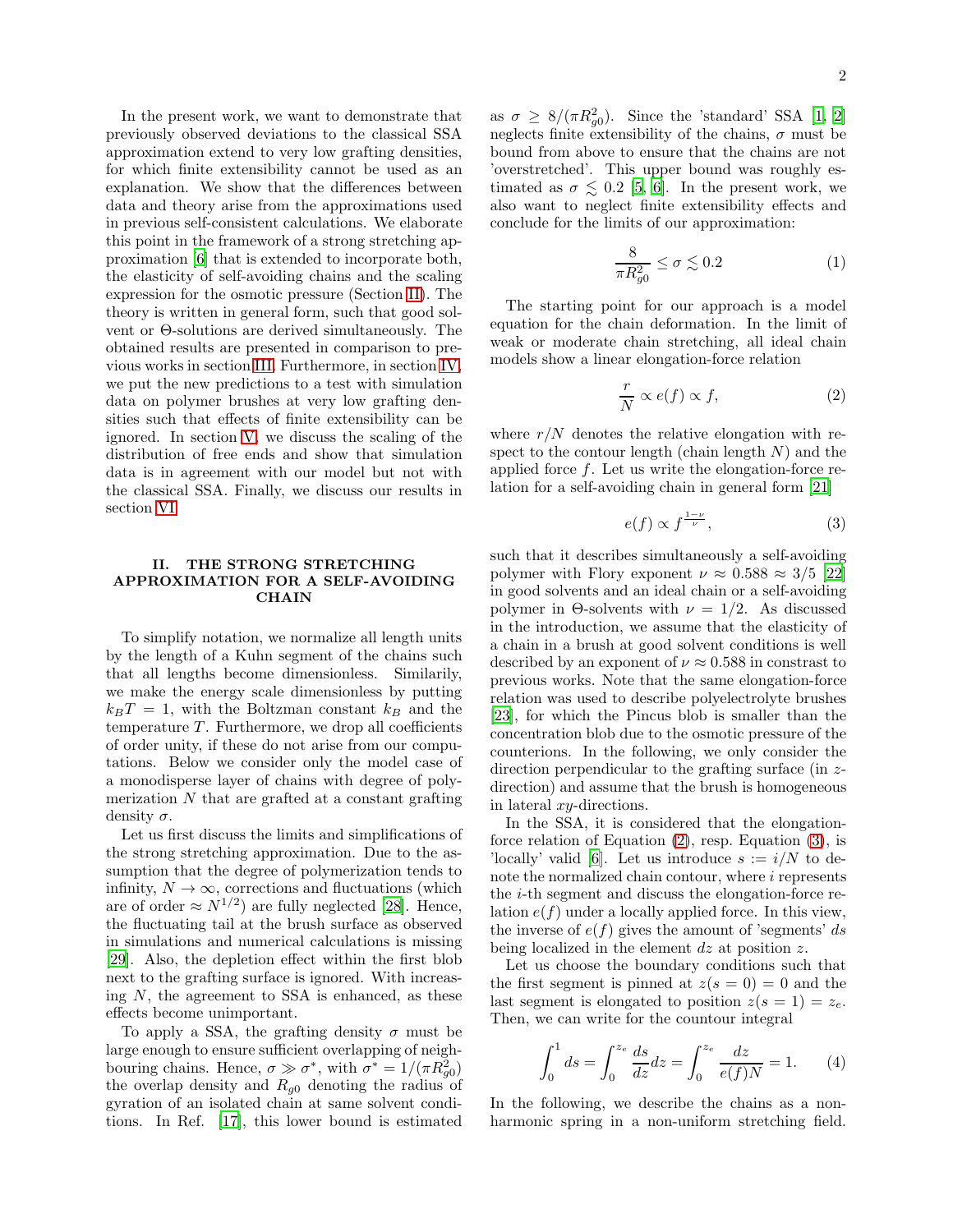This stretching field along the 'contour' s of the chain is generated by a potential field  $\Phi(z)$  in space [\[6\]](#page-6-11):

<span id="page-2-0"></span>
$$
\frac{\partial f(z(s))}{\partial s} = -\frac{\partial \Phi(z)}{\partial z}.
$$
 (5)

The following boundary conditions must be fulfilled:  $z(s = 0) = 0$  (grafting condition),  $f(s = 1) = 0$ (no force on the free chain end in equilibrium) and  $z(s=1) = z_e$  (position of the free chain end). Integrating both sides in Equation [\(5\)](#page-2-0) under these boundary conditions we have:

$$
\int_{f(z_e)=0}^{f(z)} e(f')df' = \Phi(z_e) - \Phi(z).
$$
 (6)

With Equation [\(3\)](#page-1-2) we find the following relation between force and potential field

<span id="page-2-1"></span>
$$
f \propto \left(\frac{\Phi(z_e) - \Phi(z)}{\nu}\right)^{\nu}.
$$
 (7)

The self-consistent potential must be that one where the spring is in a state of indifferent equilibrium [\[6\]](#page-6-11). This is the only possibility to provide a continuous distribution  $P_N(z_e)$  of the free ends of monodisperse chains. The self-consistency condition (or the indifferent equilibrium condition) in case of arbitrary  $\nu$  is derived from combining Equation [\(4\)](#page-1-3) with [\(3\)](#page-1-2) and [\(7\)](#page-2-1)

$$
\int_0^{z_e} \frac{\frac{1}{N} dz'}{\left(\Phi(z_e) - \Phi(z')\right)^{1-\nu}} = const. \ \forall z_e.
$$
 (8)

Using  $q = z'/z_e$  this transforms to

$$
\int_0^1 \frac{\frac{z_e}{N} dq}{\left(\Phi(z_e) - \Phi(z_e q)\right)^{1-\nu}} = const. \ \forall z_e,
$$
 (9)

which can only become independent of  $z_e$ , if

<span id="page-2-4"></span>
$$
\Phi(z) \propto \left(\frac{z}{N}\right)^{1/(1-\nu)}.\tag{10}
$$

In case of a Gaussian chain (or a chain in Θ-solvent with  $\nu = 1/2$ ) we recover with  $e(f) = f/3$ , the results of previous works [\[1](#page-6-0), [2](#page-6-1), [6](#page-6-11), [7](#page-6-4)]

$$
\Phi(z) = \frac{3\pi^2}{8} \left(\frac{z}{N}\right)^2 \approx 3.71 \left(\frac{z}{N}\right)^2, \quad (11)
$$

while for a swollen chain we find for  $\nu = 3/5$  and introducing a spring constant  $a$  in Equation  $(3)$  that

$$
\Phi(z) = \frac{3}{5} \left( 2 - \frac{2}{\sqrt{5}} \right)^{5/4} \left( \frac{2\pi}{5} \right)^{5/2} a^{-3/2} \left( \frac{z}{N} \right)^{5/2}
$$

$$
\approx \frac{1.2}{a^{3/2}} \left( \frac{z}{N} \right)^{5/2} .
$$
(12)

To calculate the profile of the monomer volume fraction  $\phi(z)$  and the free end distribution  $P_N(z)$ we need to define an equation of state relating the monomer chemical potential  $\mu$  to  $\phi(z)$ . For the description of polymer brushes originally [\[1](#page-6-0), [2\]](#page-6-1) only the leading order of the virial expansion of the osmotic pressure

$$
\Pi \approx \mathbf{v}\phi^2 \tag{13}
$$

in good solvent was considered. This is similar to the Flory theory, where Gaussian elasticity is combined with repulsive two body interactinos. Here, the Parameter v denotes the excluded volume.

In analogy to scaling estimates for the equilibrium degree of swelling of a polymer network [\[30](#page-7-11)], we combine the scaling approach for the osmotic pressure of a semi-dilute solution of polymers [\[30\]](#page-7-11)

<span id="page-2-2"></span>
$$
\Pi \approx \mathbf{v}^{(6\nu - 3)/(3\nu - 1)} \phi^{3\nu/(3\nu - 1)},\tag{14}
$$

with the scaling of chain elasticity as described by equation [\(3\)](#page-1-2). Note that the osmotic pressure is  $\propto \phi^3$ in Θ-solutions with  $\nu = 1/2$  and  $\propto \phi^{2.3}$  with  $\nu \approx$ 0.588 for good solvents.

From Equation [\(14\)](#page-2-2), the monomer chemical potential  $\mu$  can be obtained from considering the change in free energy

$$
\Delta F = -\int p dV \propto (3\nu - 1) v^{(6\nu - 3)/(3\nu - 1)} M \phi^{1/(3\nu - 1)}
$$
\n(15)

using  $\phi = M/V$ . Here, M is the total number of monomers in the system,  $p$  the pressure and  $V$  the volume of the system as measured in unit volumes. The chemical potential is the change in free energy F upon adding or removing a monomer at constant volume and temperature. Thus,

$$
\mu(\phi) = \left(\frac{\partial F}{\partial M}\right)_{V,T} \propto 3\nu v^{(6\nu - 3)/(3\nu - 1)} \phi^{1/(3\nu - 1)}.
$$
\n(16)

Let us use  $H$  to denote the brush height. Since the monomer chemical potential  $\mu(\phi)$  must provide the self-consistent potential profile we have

$$
\mu(z) = \Delta \Phi(z) = \Phi(H) - \Phi(z) \tag{17}
$$

and hence

<span id="page-2-3"></span>
$$
\phi(z) \propto \mathbf{v}^{-(6\nu-3)} \left(\frac{\Phi(H) - \Phi(z)}{3\nu}\right)^{3\nu-1},\qquad(18)
$$

where  $\Phi(H)$ , and subsequently the brush height H, is fixed by the normalization condition  $\int_0^H \phi(z) dz =$  $N\sigma$ . With Equations [\(18\)](#page-2-3) and [\(10\)](#page-2-4) we obtain

$$
\int_0^H dz \left( \left( \frac{H}{N} \right)^{\frac{1}{1-\nu}} - \left( \frac{z}{N} \right)^{\frac{1}{1-\nu}} \right)^{3\nu-1} \propto N\sigma. \quad (19)
$$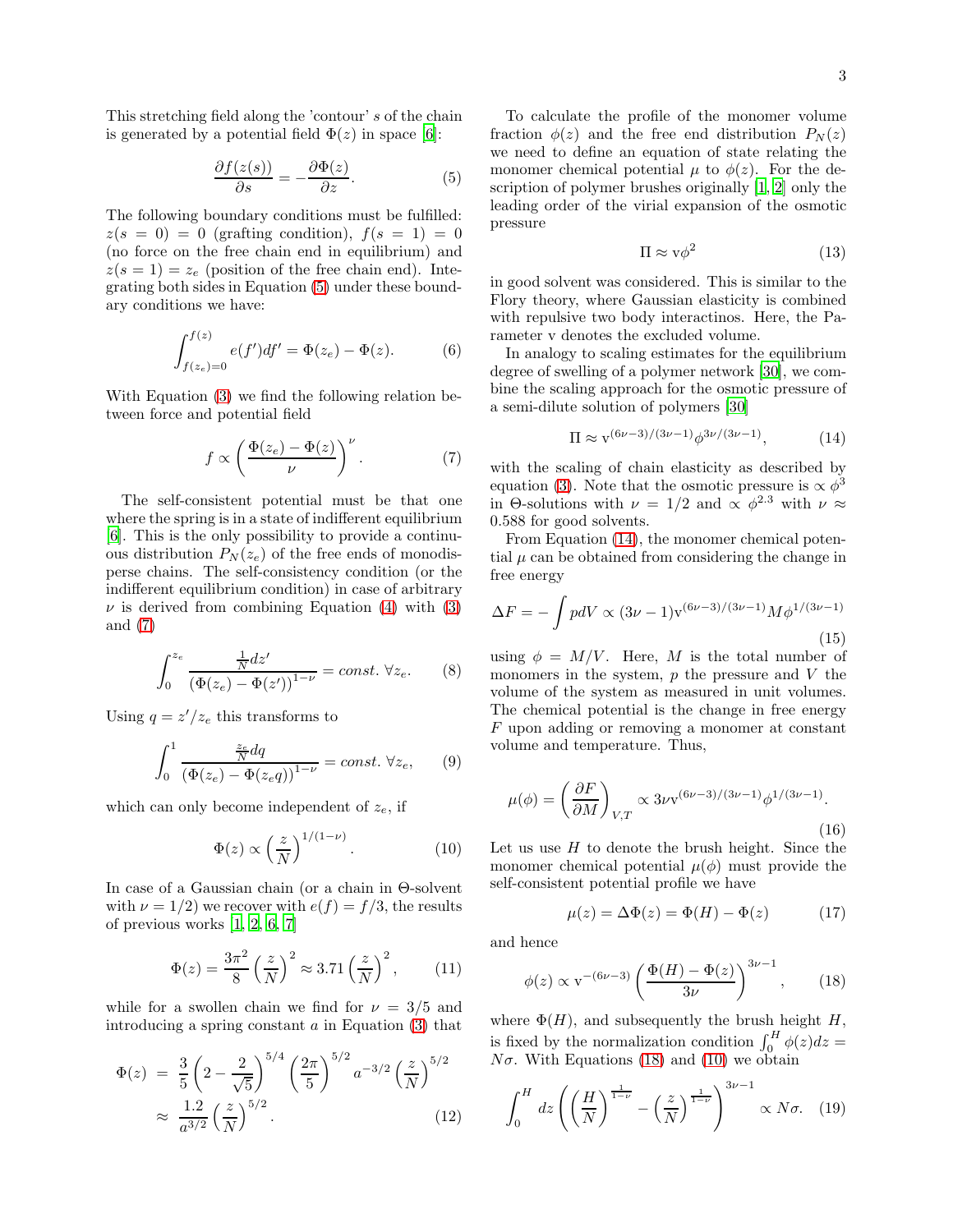Using  $y := z/H$  this condition becomes

$$
\int_0^1 dy \left(1 - y^{1/(1-\nu)}\right)^{3\nu - 1} \left(\frac{H}{N}\right)^{(2\nu)/(1-\nu)} \propto \sigma.
$$
\n(20)

As a consequence of this analysis, we recover the scaling relation for the brush height [\[18](#page-6-7), [19](#page-7-0)]

$$
H \propto N \mathbf{v}^{(2\nu - 1)/\nu} \sigma^{(1-\nu)/2\nu}.
$$
 (21)

Note, that for  $\Theta$ -solvents with  $\nu = 1/2$  the relations assumed in Equation [\(3\)](#page-1-2) and [\(14\)](#page-2-2) lead to identical results as previous work on a polymer brush in Θsolution [\[2\]](#page-6-1). Finally, we have to mention that the 'standard' SSA leads to a prediction  $H \propto (v\sigma)^{1/3} N$ [\[1,](#page-6-0) [2\]](#page-6-1) that agrees with the scaling result by coincidence, if  $\nu = 3/5$ , as discussed previously [\[31\]](#page-7-12).

## <span id="page-3-0"></span>III. THE BRUSH PROFILE AND THE DISTRIBUTION OF END MONOMERS

The brush profile  $\phi(z)$  and the free end distribution  $P_N(z)$  of the brush chains differ considerably from previous self-consistent models in the 'standard' SSA approximation of Ref's [\[1,](#page-6-0) [2](#page-6-1)]. The present approach, combining the scaling relations for elongation and osmotic pressure, predicts a clearly different density profile (using Equation [\(10\)](#page-2-4) in Equation [\(18\)](#page-2-3)):

<span id="page-3-1"></span>
$$
\phi(z) = \phi_0 \left( 1 - \left( \frac{z}{H} \right)^{1/(1-\nu)} \right)^{3\nu - 1} \tag{22}
$$

$$
\approx \phi_0 \left( 1 - \left(\frac{z}{H}\right)^{2.43} \right)^{0.76} \tag{23}
$$

in contrast to the 'classical' parabolic profile

<span id="page-3-3"></span>
$$
\phi(z) = \phi_0 \left( 1 - \left(\frac{z}{H}\right)^2 \right) \tag{24}
$$

of Ref. [\[1,](#page-6-0) [2\]](#page-6-1). In the case of  $\Theta$ -solvent, setting  $\nu = 1/2$ in eq. [\(22\)](#page-3-1), we obtain the same result

<span id="page-3-4"></span>
$$
\phi(z) = \phi_0 \left( 1 - \left(\frac{z}{H}\right)^2 \right)^{1/2}.
$$
 (25)

as Ref. [\[32\]](#page-7-13) using the 'standard' SSA for ideal chains in Θ-solvent.

Note, that the particular brush height  $H$  and the maximum monomer density  $\phi_0$  depend on  $\sigma$  and details of the model as, for instance, the spring constant in Equation [\(3\)](#page-1-2) or the excluded volume parameter v in Equation [\(14\)](#page-2-2). But the density profile in reduced units  $\phi/\phi_0$  and  $z/H$  leads to a universal plot for each of the above approximations. In Figure [1,](#page-3-2) we compare the normalized monomer density profiles of our



<span id="page-3-2"></span>FIG. 1: Comparison of the normalized monomer density profiles for different approximations: Gaussian elasticity combined with second virial (Gaussian, eq. [\(24\)](#page-3-3)), elasticity of self-avoiding polymers combined with the scaling description of osmotic pressure (Swollen, eq. [\(23\)](#page-3-1)), and Gaussian elasticity combined with zero second virial and non-zero third virial coefficient (Θ-solvent, eq. [\(25\)](#page-3-4)).

approach with previous models [\[1,](#page-6-0) [2](#page-6-1)]. So far, the 'Strong Stretching Approach' in the low to moderate stretching approximation (low to moderate  $\sigma$ ) [\[1,](#page-6-0) [2](#page-6-1)] always assumed a Gaussian chain elongation also in good solvent leading to a harmonic density profile  $(\phi \sim -z^2)$ . The  $\phi(z)$  in Equation [\(23\)](#page-3-1) leads to a flattened density profile at the grafting surface with a steeper drop at the top of the brush in comparison to 'standard' SSA calculations [\[1,](#page-6-0) [2\]](#page-6-1) making the density profile qualitatively more similar to the Θ-solvent prediction.

In comparison to the changes for the density profile, the differences for the free end distribution  $P_N(z)$ are more pronounced.  $P_N(z)$  is found [\[6](#page-6-11)] via an implicit integral equation that becomes

$$
\phi(z) \propto \sigma \int_{z}^{H} \frac{P_N(z')dz'}{\left(z'^{1/(1-\nu)} - z^{1/(1-\nu)}\right)^{(1-\nu)}} \qquad (26)
$$

for swollen chains. With Equation [\(23\)](#page-3-1) and using  $y' = z'/H$ , resp.  $y = z/H$ , this leads to

$$
\left(1 - y^{\frac{1}{1 - \nu}}\right)^{3\nu - 1} \propto \int_{y}^{1} \frac{P_N(y')dy'}{\left(y'^{\frac{1}{1 - \nu}} - y^{\frac{1}{1 - \nu}}\right)^{(1 - \nu)}}. \quad (27)
$$

One can proof by insertion that  $P_N$  must be of the following form:

<span id="page-3-5"></span>
$$
P_N(y) \propto y^{\nu/(1-\nu)} \left(1 - y^{1/(1-\nu)}\right)^{2\nu - 1} \tag{28}
$$

$$
\stackrel{\propto}{\sim} y^{1.43} \left(1 - y^{2.43}\right)^{0.176}.\tag{29}
$$

The prediction of Equation [\(29\)](#page-3-5) is compared in Figure [2](#page-4-1) with the predictions from Refs. [\[1,](#page-6-0) [2\]](#page-6-1) for the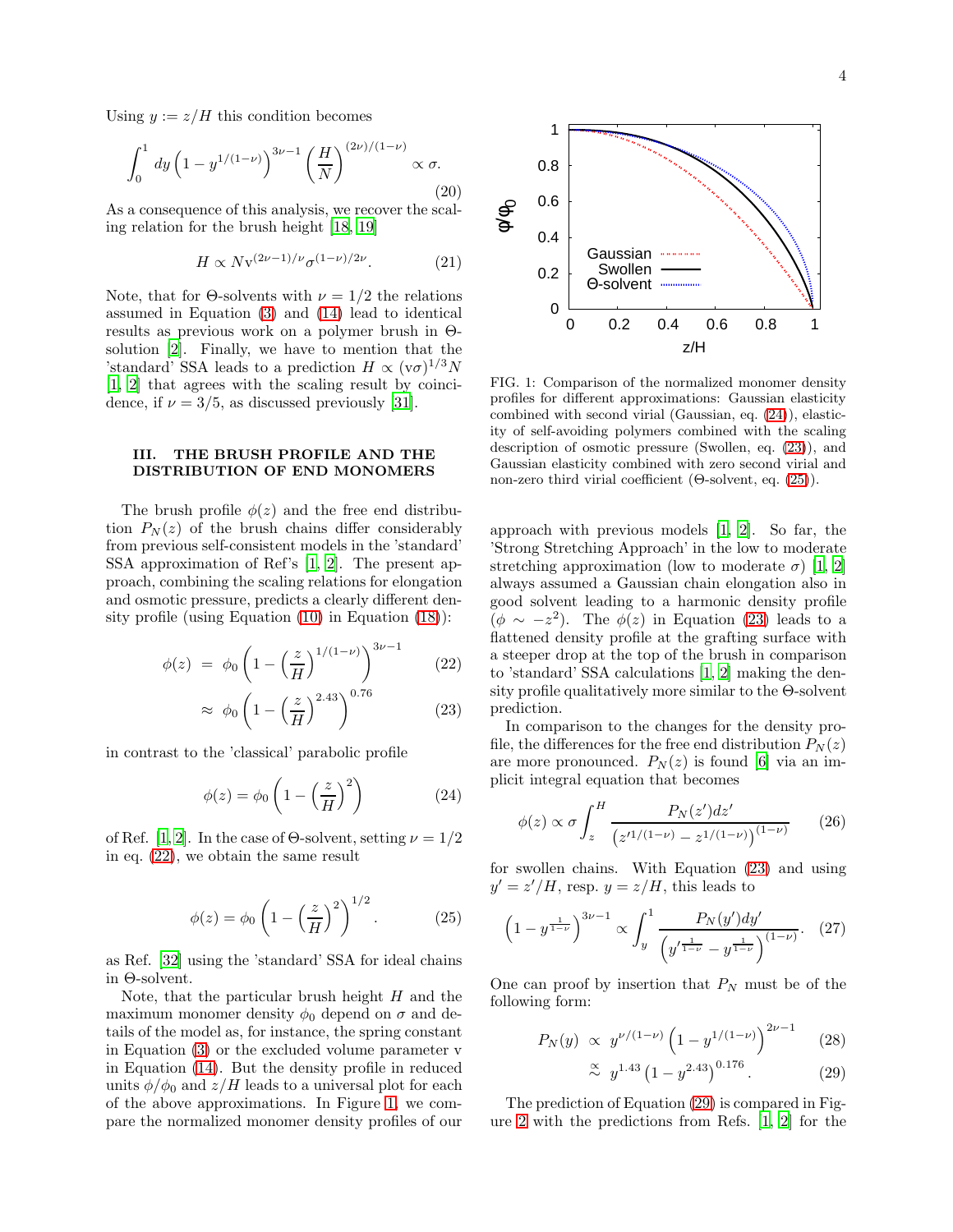

<span id="page-4-1"></span>FIG. 2: Comparing the free end distribution  $P_N(z)$  for the same models as in Figure [1.](#page-3-2)

Gaussian self-consistent field approach in good solvent:

<span id="page-4-4"></span>
$$
P_N(y) \propto y \left(1 - y^2\right)^{1/2} \tag{30}
$$

and the solution in Θ-solvent [\[32](#page-7-13)] (also obtained within the present approach for  $\nu = 1/2$  in eq. [\(28\)](#page-3-5)):

<span id="page-4-2"></span>
$$
P_N(y) \propto y.\tag{31}
$$

Note, Equations [\(29\)](#page-3-5)-[\(31\)](#page-4-2) only hold for  $0 \leq y =$  $z/H \leq 1$  and are zero otherwise.

The signature of our approximation is the nonlinear  $z^{\nu/(1-\nu)}$  dependence at small and intermediate z and the clear shift of the peak position of  $P_N(z)$ towards the upper free end of the brush in the case of good solvent. The predictions of the above models are now compared with simulation data.

# <span id="page-4-0"></span>IV. COMPARISON WITH SIMULATION DATA

In a recent work [\[33](#page-7-14)], the cross-linking process of polymer brushes was studied using the Bond Fluctuation Model (BFM) of Ref. [\[34,](#page-7-15) [35\]](#page-7-16). The equilibrated and not yet linked brushes of this work were used as starting basis for sampling  $\phi(z)$  and  $P_N(z)$  and we refer the reader to this work for further information on the parameters of the samples, the simulation method and the equilibration of the brushes. Additional samples with large  $N = 256$  and  $N = 512$  at very low grafting density  $\sigma = 1/64 \approx 0.016$  were created in similar manner in order to explore the limit at which finite extensibility can be ignored; further details of these additional simulations courtesy in [\[36\]](#page-7-17). To collect data over an extremely long time interval, we use a GPU implementation of the BFM [\[37\]](#page-7-18) and equilibrated the brushes for more than one decade of relaxation times of the brush polymers.



<span id="page-4-3"></span>FIG. 3: Comparing of Equations [\(23\)](#page-3-1) (full lines) and [\(24\)](#page-3-3) (dotted lines) with simulation data of the Bond Fluctuation Model. Monomer density  $\phi$  and height position z are presented in rescaled units according to [\[18,](#page-6-7) [19\]](#page-7-0),  $z/H \propto z/(N\sigma^{(1-\nu)/2\nu}).$ 

In Figure [3,](#page-4-3) we display the resulting density profiles from these simulations in rescaled units. The predicted profile obtained in the present approach for swollen chains fits quite perfectly to the simulation data and provides a clear improvement in comparison with the Gaussian chain approach. In the Figure, we fitted the data only to our model and plotted the Gaussian chain approach for same  $H$  for comparison. The discrepancies between theory and data can be devoted to depletion effects at the (hard) grafting surface and fluctuation effects at the brush surface. For data at largest grafting densities shown in Figure [3,](#page-4-3) we observe a weak tendency towards a more step-like profile that we devote to the onset of finite extensibility of the chains and the increasing density in the brush, since the limits of our approximation are approached, see eq. [\(1\)](#page-1-4).

In Figure [4,](#page-5-1) we test our prediction for the distribution of free chain ends, eq. [\(29\)](#page-3-5), with the corresponding simulation data. Also for  $P_N(z)$  our approach fits notably better in comparison to the 'standard' SSA result [\[1](#page-6-0), [2](#page-6-1)], eq. [\(24\)](#page-3-3). Especially the non-linear slope of  $P_N(z)$  at small z positions can be explained using our approximation.

The trend of a more flattened density profile  $\phi(z)$ and a rather convex (instead of a concave) slope for the distribution  $P_N(z)$  of free ends is consistent with numerous data presented in previous works [\[10](#page-6-5)[–17\]](#page-6-6), where the simulation results were tested against the 'standard' SSA predictions. Often such deviations were devoted to finite extensibility effects [\[15,](#page-6-9) [16\]](#page-6-10), which is correct for grafting densities larger as in the present study. But for the low grafting densities of our work, finite extensibility cannot be used to explain the dicrepancies to the 'standard' SSA. The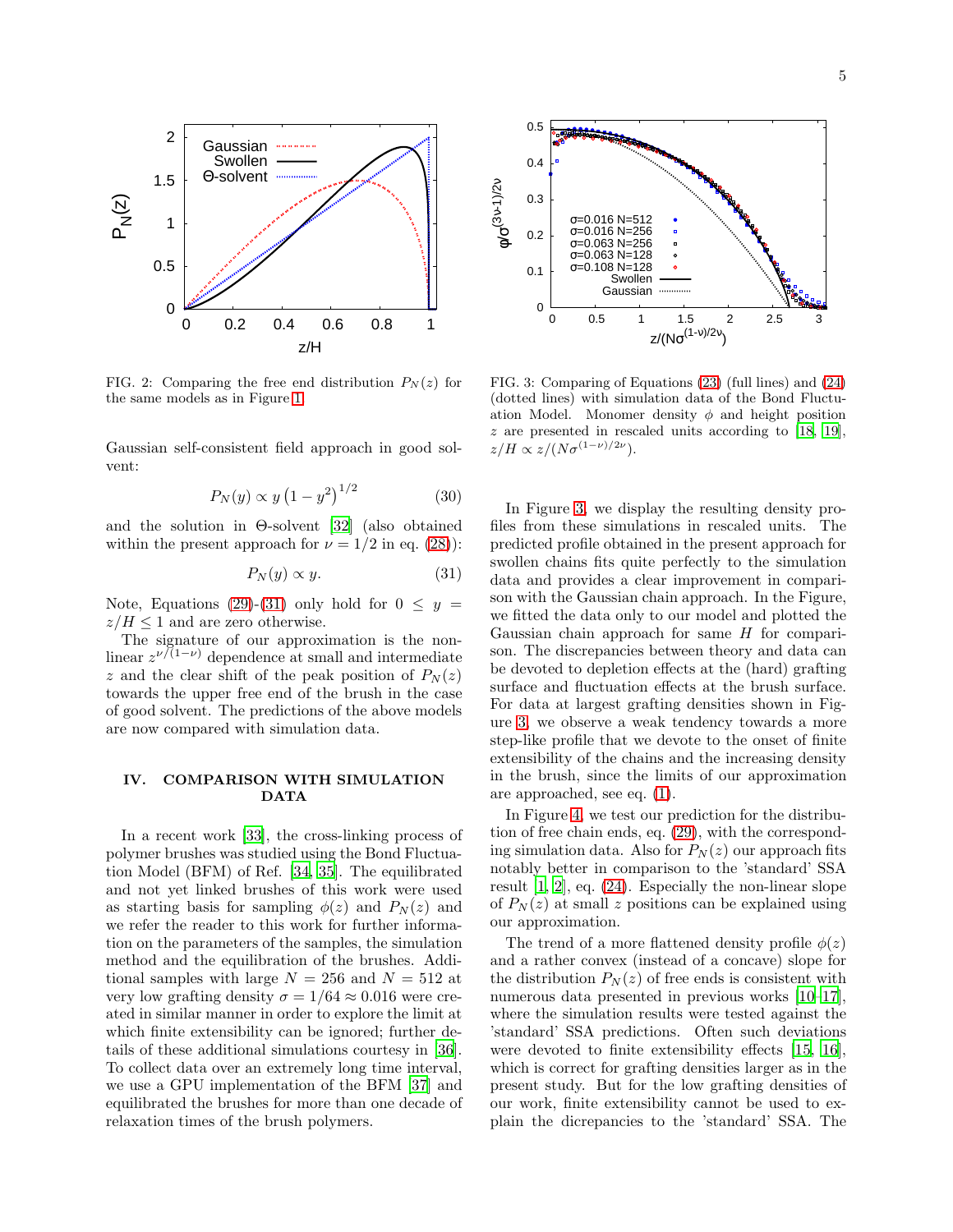

<span id="page-5-1"></span>FIG. 4: Comparison of the free end distributions  $P_N(z)$ from BFM simulations at different grafting densities and chain lengths in rescaled units  $z/H \propto z/(N\sigma^{(1-\nu)/2\nu}),$ using the same  $H$  as in Figure [3.](#page-4-3) Normalization:  $\int_0^1 d(z/h) P_N(z/h) = 1.$ 

above results demonstrate that our model is a more accurate approximation for polymer brushes of selfavoiding chains at low grafting densities than previous approaches.

Yet another indication is provided in Refs. [\[13,](#page-6-14) [14\]](#page-6-15), where the authors compare simulation results in good and in Θ-solvent. Comparing the chain end distributions for both cases, one can note a clear change in the slope of  $P_N(z)$  at small z, turning from convex in good solvent to a rather linear slope in Θ-solvent, as predicted within our approach (see Figure [1\)](#page-3-2). But the most convincing proof in favor of our approximation is presented in the following section.

#### <span id="page-5-0"></span>V. A TEST OF THE SCALING OF THE DISTRIBUTION OF FREE ENDS

In the following, we use the normalization  $\int_0^H P_N(z) dz = 1$  to work with a universal  $P_N(z)H =$  $f(z/H)$ . At small z, resp. small  $y = z/H$  in eqs. [\(28\)](#page-3-5) and [\(30\)](#page-4-4), one can approximate the chain end distribution as  $P_N(z)H \propto y^{\nu/(1-\nu)}$ , according to the present approach, or as  $P_N(z)H \propto y$ , according to 'standard' SSA. Since  $H \propto N \sigma^{(1-\nu)/2\nu}$  (resp.  $H \propto N \sigma^{1/3}$ ) and  $N^{\nu} \propto R_{q0}$  (the radius of gyration of a single free chain in good solvent), we transform both expressions for the chain end distributions into a universal form as function of  $R_{q0}$ . Within the present approach we predict  $P_N(z)$  to show universality at small z if presented as

$$
P_N(z) \sigma^{1/(2\nu)} R_{g0}^{(1+\nu)/\nu} = f(z/R_{g0}) \propto \left(\frac{z}{R_{g0}}\right)^{\nu/(1-\nu)}.
$$
\n(32)



<span id="page-5-2"></span>FIG. 5: Scaling of the distribution of free ends  $P_N(z)$  as following the present approach.



<span id="page-5-3"></span>FIG. 6: Scaling of the distribution of free ends  $P_N(z)$  as following the 'standard' approach.

For  $\nu \approx 0.588$  this becomes

$$
P_N(z) \,\sigma^{0.85} R_{g0}^{2.7} \approx f(z/R_{g0}) \propto \left(\frac{z}{R_{g0}}\right)^{1.43}.\tag{33}
$$

In contrast the 'standard' SSA expects universality for

$$
P_N(z)\,\sigma^{2/3}R_{g0}^{7/3} = f(z/R_{g0}) \propto \frac{z}{R_{g0}}.\tag{34}
$$

In Figures [5](#page-5-2) and [6](#page-5-3) we present our simulation data in the corresponding scaling forms. The radius of gyration  $R_{q0}$  is measured from the BFM simulations of a single free chain at the corresponding chain lengths. Indeed, at small  $z$  in Figure [5](#page-5-2) the curves roughly fall onto each other and deviate as the brush height for the corresponding sample is approached. In contrast, in Figure [6](#page-5-3) such a universal behavior cannot be observed at any range of the z position and the scaling form due to the 'standard' SSA clearly fails. Hence,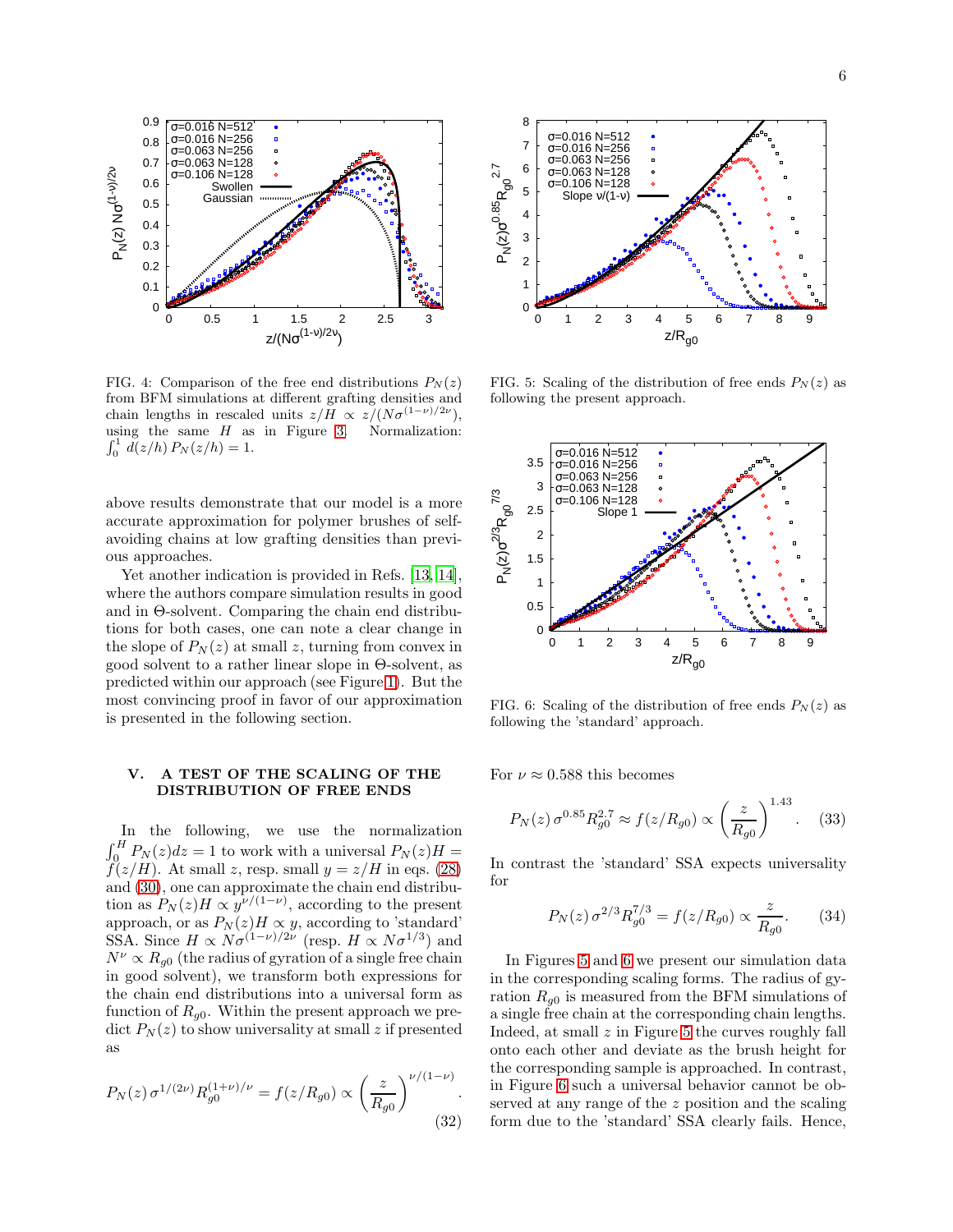the new approach not only accounts for the qualitative difference in form of a changed slope for  $P_N(z)$ , but it also provides a better scaling of the simulation data.

## <span id="page-6-12"></span>VI. DISCUSSION

In the present work, we combined the model for the elasticity of self-avoiding chains and the scaling expression for the osmotic pressure in semi-dilute polymer solutions using a generalized 'Strong Stretching Approximation' [\[6](#page-6-11)] for the description of polymer brushes. The effect of self-avoidance of the polymer chains in brushes has not been considered in literature so far. Our results are fully consistent with scaling models for the brush height. In the case of good solvent, we predict deviations from the wellknown parabolic density profile towards a more steplike form and a rather convex shape of the free end distribution  $P_N(z)$  at small height values z, which is in contrast to the concave shape obtained previously [\[1,](#page-6-0) [2\]](#page-6-1).

Our predictions are supported by simulation data of polymer brushes at very low grafting densities where finite extensibility can be savely ignored. Fur-

- <span id="page-6-0"></span>[1] S. T. Milner, T. A. Witten, and M. E. Cates, "Theory of the grafted polymer brush", *Macromolecules* 21, 2610 (1988).
- <span id="page-6-1"></span>[2] E. B. Zhulina, V. A. Pryamitsyn, and O. V. Borisov, "Structure and conformational transitions in grafted polymer chain layers. A new theory", *Polymer Science USSR* 31, 205 (1989).
- <span id="page-6-2"></span>[3] P. J. Flory, "The Configurations of Real Polymer Chains", *J. Chem. Phys.* 17, 303 (1949).
- <span id="page-6-3"></span>[4] D. F. K. Shim and M. E. J. Cates, "Finite extensibility and density saturation effects in the polymer brush", *Journal de Physique France* 50, 3535 (1989).
- <span id="page-6-13"></span>[5] P.-Y. Lai and A. Halperin, "Polymer brush at high coverage", *Macromolecules*, 24, 4981 (1991).
- <span id="page-6-11"></span>[6] V. M. Amoskov and V. A. Pryamitsyn, "Theory of monolayers of non-gaussian polymer chains grafted onto a surface", *J. Chem. Soc.Faraday Trans.*, 90, 889 (1994).
- <span id="page-6-4"></span>[7] P. M. Biesheuvel, W. M. de Vos, and V. M. Amoskov, "Semianalytical continuum model for nondilute neutral and charged brushes including finite stretching", *Macromolecules*, 41, 6254 (2008).
- [8] D. Romeis, H. Merlitz, J.-U. Sommer, "A New Numerical Approach to Dense Polymer Brushes and Surface Instabilities", *J. Chem. Phys.* 136, 044903 (2012).
- [9] D. Romeis, J.-U. Sommer, "Conformational Switching of Modified Guest Chains in Polymer Brushes", *J. Chem. Phys.* 139, 044910 (2013).
- <span id="page-6-5"></span>[10] M. Murat, G. S. Grest, "Structure of a Grafted

thermore, our simulation results and the model predictions are in qualitative agreement with previously observed discrepancies between simulation data at low grafting densities  $\sigma$  [\[10](#page-6-5)[–17](#page-6-6)] and the classical SSA approximation. Since the valid regime of our approximation - polymer brushes at low to moderate grafting densities and chain stretchings - is often realized in experimental situations, we expect that our contribution is significant for further research. In particular, the predicted changes in the density profile and the free end distribution are fundamental for understanding the compression behaviour of brushes, the interpenetration of two opposing brushes, or the relaxation of chains inside a brush.

#### VII. ACKNOWLEDGEMENT

We especially thank R. Dockhorn and M. Werner for providing the BFM data and kindly wish to thank R. Dockhorn, S. Egorov, T. Kreer, J.-U. Sommer, H. Merlitz, M. Werner and E. B. Zhulina for helpful discussions. The authors thank the DFG for financial support via the SPP1369 and the ZIH Dresden for a generous grant of computing time.

Polymer Brush: A Molecular Dynamics Simulation", *Macromolecules* 22, 4054 (1989).

- [11] A. Chakrabarti, R. Toral, "Density Profile of Terminally Anchored Polymer Chains: A Monte Carlo Study", *Macromolecules* 23, 2016 (1990).
- <span id="page-6-8"></span>[12] R. Dickman, D. C. Hong, "New Simulation Method for Grafted Polymeric Brushes", *Journal of Chemical Physics* 95, 4650 (1991).
- <span id="page-6-14"></span>[13] P.-Y. Lai, K. Binder, "Structure and Dynamics of Grafted Polymer Layers: A Monte Carlo Simulation", *Journal of Chemical Physics* 95, 9288 (1991).
- <span id="page-6-15"></span>[14] P.-Y. Lai, K. Binder, "Structure and Dynamics of Polymer Brushes near the Θ Point: A Monte Carlo Simulation", *Journal of Chemical Physics* 97, 586 (1992).
- <span id="page-6-9"></span>[15] C.-M. Chen, Y.-A. Fwu, "Monte Carlo Simulations of Polymer Brushes", *Physical Review E* 63, 011506  $(2000).$
- <span id="page-6-10"></span>[16] G.-L. He, H. Merlitz, J.-U. Sommer, C.-X. Wu, "Static and Dynamic Properties of Polymer Brushes at Moderate and High Grafting Densities: A Molecular Dynamics Study", *Macromolecules* 40, 6721 (2007).
- <span id="page-6-6"></span>[17] E. Karaiskos, I. A. Bitsanis, S. H. Anastasiadis, "Monte Carlo Studies of Tethered Chains", *Journal of Polymer Science: Part B: Polymer Physics* 47, 2449 (2009).
- <span id="page-6-7"></span>[18] S. Alexander, "Adsorption of chain molecules with a polar head - a scaling description", *J. Physique (Paris)* 38, 983 (1977).